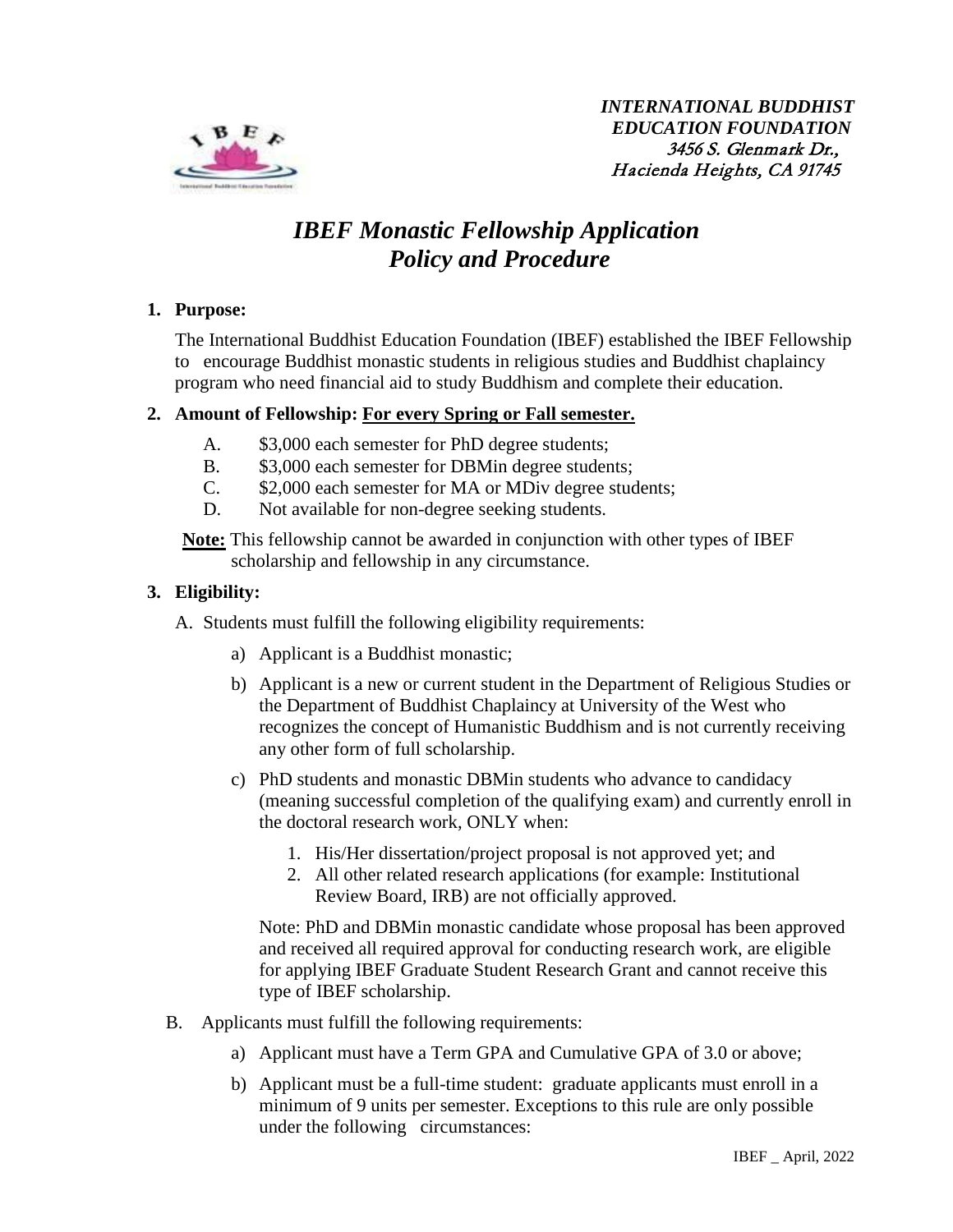● Buddhist monastic MA and MDiv students

Buddhist monastic MA and MDiv students who are in the final semester of their degree studies and do not need to be enrolled full-time to fulfill graduation requirements. (**Important**: The student still need register for a minimum of 3 credit hours of course work to be eligible). **This petition must be in writing and can only be made once for that final semester.** Subsequent petitions will not be considered.

- Buddhist monastic PhD and DBMin students Buddhist monastic PhD and DBMin students who are not enrolled full-time may petition in writing to be considered for IBEF under the following circumstances:
	- **a)** The student is in the final semester of their required course work and does not need to be enrolled full-time to complete the course requirements. (**Important**: The student still need register for a minimum of 3 credit hours of course work to be eligible). **This petition must be in writing and can only be made once for that final semester.** Subsequent petitions will not be considered.
	- **b)** The student has completed all course requirements and is taking their qualify examination. (**Important**: The student must register for a minimum of 3 credit hours per semester for preparing qualifying exam to be eligible).

#### **4. Non-Eligibility:**

The following students are **not** eligible for the IBEF Fellowship:

- A. A student once enrolled in the MA program who has already received the IBEF Scholarship four times, or the IBEF Fellowship four times, or a combination of Scholarship and Fellowship four times;
- B. A student once enrolled in the MDiv program who has already received the IBEF Scholarship six times, or the IBEF Fellowship six times, or a combination of Scholarship and Fellowship six times;
- C. A student once enrolled in a doctoral program who has already received the IBEF Scholarship six times, or the IBEF Fellowship six times, or a combination of Scholarship and Fellowship six times;
- D. A student who is only registered in a course/courses that extend/s beyond the most recent semester's grade deadline. In this case, the student will not have a term GPA for the most recent semester, making the student ineligible for the IBEF Fellowship.
- E. Student with an (I) "Incomplete" and/or (RD) "Report Delayed" on the official transcript may not receive the IBEF Fellowship. Exceptions to this rule may only be granted in extenuating circumstances (e.g. "I" was given due to illness). Students requesting an exception must explain their extenuating circumstance in writing, with supporting evidence, to IBEF. Exceptions will be granted on a caseby-case basis.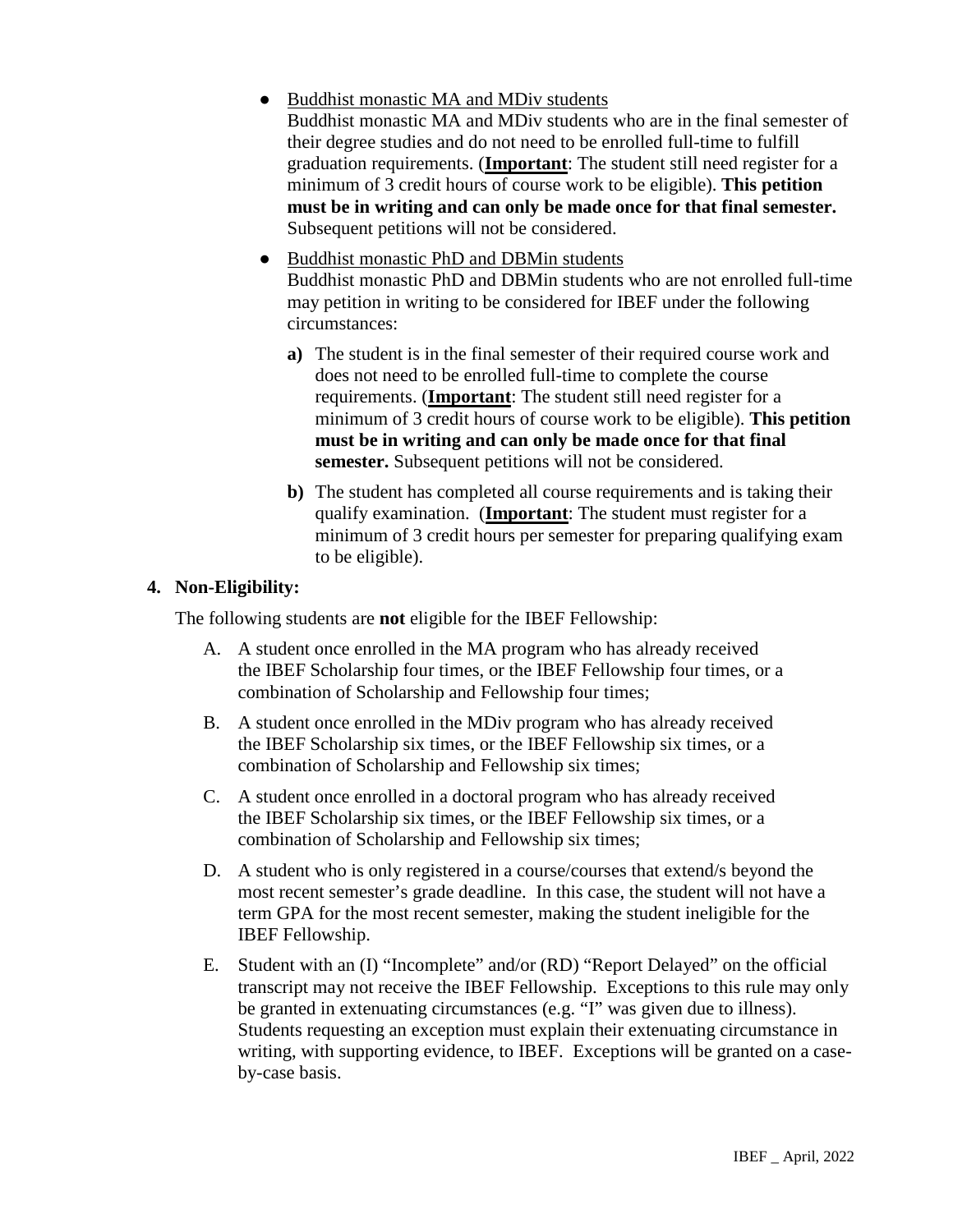# **5. Required Service Hours:**

Recipients of the Fellowship are required to work 150 hours per semester at University of the West or Hsi Lai Temple. Details will be announced at the beginning of each funding semester.

## **6. Application Deadline:**

- 1) November 15 and May 1 of every year.
- 2) New students can submit the Fellowship application when applying for admissions.

#### **Please note:**

**Since the IBEF is administratively separate from UWest, it is not possible to transfer documents in UWest files to students' IBEF Fellowship packages. Consequently, it is imperative that applicants submit all the required documents in their application.**

3) **Current students** can submit the new application or renewal form, with required documents specified below, for scholarship to the **IBEF Liaison Officer,** Grace Hsiao at [graceh@uwest.edu](mailto:graceh@uwest.edu) before the deadline.

## **7. Required Documents:**

- **1) New students, first-time IBEF applicants and newly admitted students to the MA, MDiv, DBMin and PhD program:**
	- A. Completed IBEF Fellowship application form;
	- B. Official transcript (in English) of the highest level of education attained;
	- C. Two letters of recommendation;
	- D. IBEF essay to indicate
		- 1) Statement of Purpose (Why did you decide to study Religion?)
		- 2) The reason why you are applying for the Fellowship.
		- 3) After you graduate, what do you hope to contribute to Buddhism?
	- E. Completed IBEF Monastic verification letter.

# **2) Continued IBEF award recipients:**

- A. Completed IBEF Fellowship renewal application form;
- B. A recommendation form filled out by Academic Advisor and Department Chair;
- C. Completed IBEF Monastic verification letter annually submitted in every fall semester;
- D. Completed 150 Service Hours in UWest each semester.

#### Please note:

UWest GPA is one of the important requirements. However, you do not need to fill out the transcript request form. The IBEF Liaison Officer will request the UWest transcripts for you. The official transcripts will be sent directly to the IBEF Committee by the Registrar's Office, once grades are available.

# **Please submit above documents to [graceh@uwest.edu](mailto:graceh@uwest.edu) before deadline.**